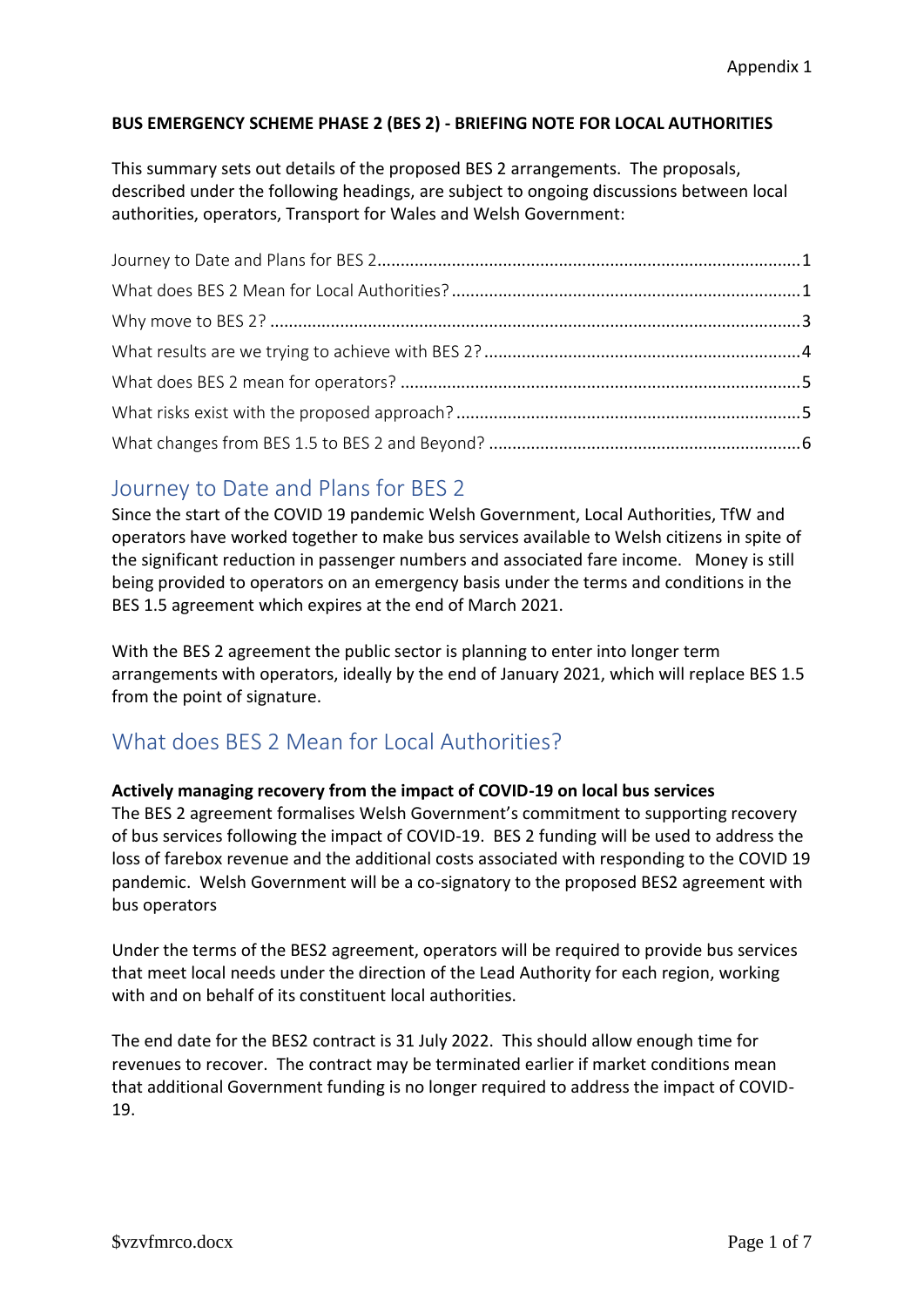#### **Funding responsiblities**

The BES 2 agreement exists to provide a legal basis for funding the costs associated with the impact of COVID 19. These include the loss of farebox, duplication of buses to take account of social distancing or providing alternative services where operators give them up and the services are still needed. This applies to services that were commercial pre-COVID and to tendered services.

The BES2 agreement does not change local authorities' ability to determine where and how they spend the Revenue Services Grant (RSG). The RSG funding is not hypothecated and most local authorities spend an element of this grant on local bus service provision to fill gaps in the commercial network. BSSG (roughly £8m across Wales) is also used to secure the delivery of services to a specified standard.

The BES2 funding for COVID19 related costs sits alongside this local authority funding for local bus services and does not remove or amend local authority powers and responsibilities with regard to local bus services. The two funding streams serve different purposes. Local authorities will still need to prioritise and fund local bus services where they see fit.

Specifically:

- if a local authority chooses to cease to fund a supported contract, BES 2 funding cannot be applied to backfill that loss of funding
- local authorities remain responsible for their existing contracts and may need to vary these contracts to scale back services if BES 2 funding were to cease before fare box takings return to pre-COVID levels, unless additional sources of funding are available.

#### **Directing the provision of services**

Working with the Lead Authority in each region, local authorities will need to jointly prioritise the routes that BES 2 funding should be applied to, taking into account the work already undertaken under BES 1.5 and using these priorities for spend:

- supporting learners' journeys to school or college on registered local bus services;
- increasing frequencies where demand exceeds capacity;
- improving accessibility to jobs and services across our regions and communities;
- supporting economic recovery; and
- **•** ensuring social inclusion,

Under the terms of the BES2 contract, subject to the Lead Authority acting reasonably within the bounds of available funding, the bus operators will be required to provide services that meet local priorities as directed by the Lead Authority.

The BES 2 arrangements include the collaborative development of regional Reference Networks by local authorities, operators, Welsh Government and TfW. The Reference Networks will reflect local, regional and national priorities and will help to guide investment in bus services for the future. BES2 ensures local authorities have an influence over the development of a coherent Reference Network which will ultimately be delivered by a mix of tendered and commercial services.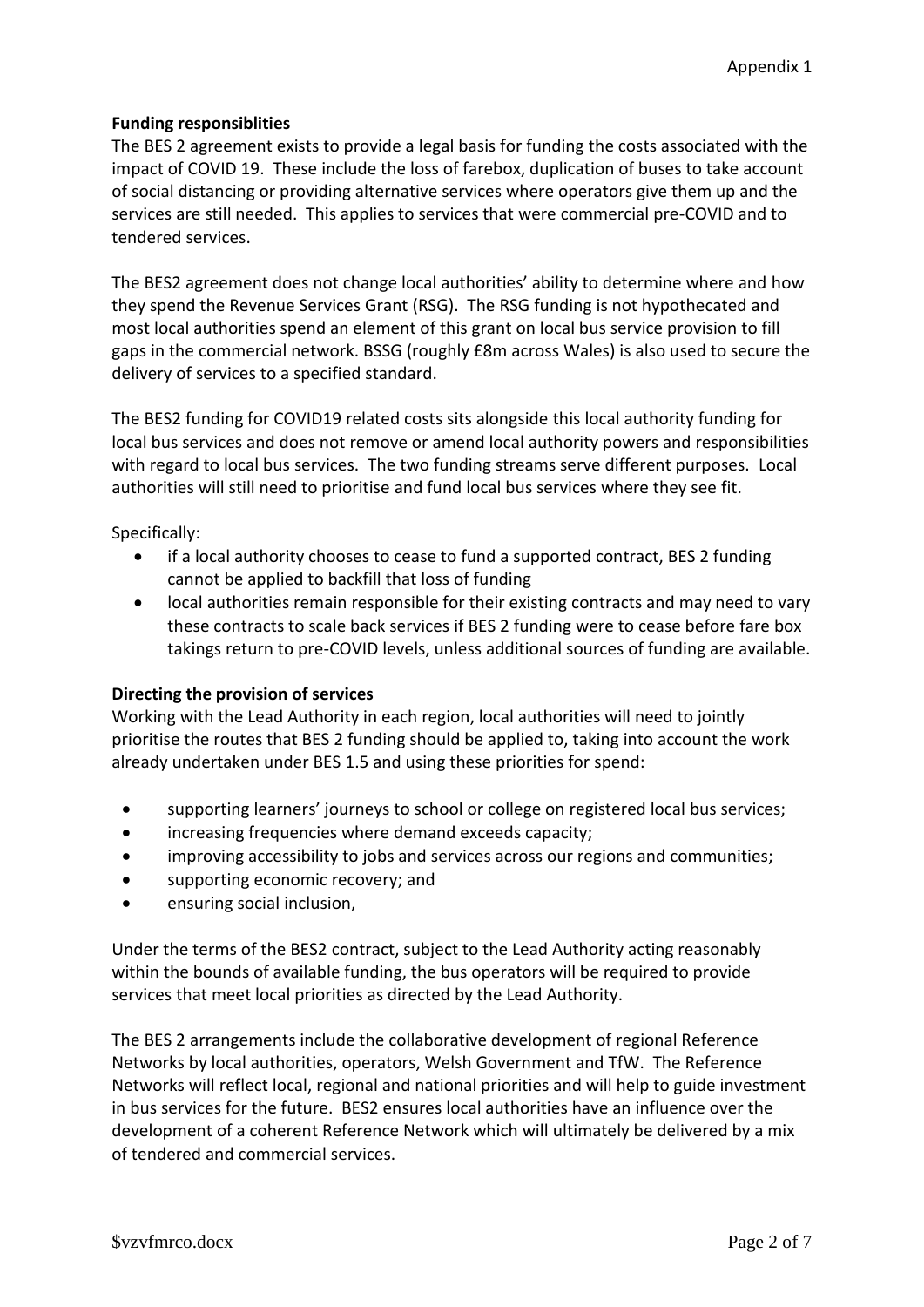#### **Implications for local bus contracts**

The BES 2 agreements do not supersede the existing supported contracts (e.g. section 63 contracts) that are in place between each local authority and bus operators. The BES 2 agreements sit alongside existing contracts and provide a legal basis for the additional funding that operators are receiving in respect of their supported contracts to cover the loss of farebox and additional costs incurred, for example, with respect to complying with social distancing and cleaning requirements. The BES 2 agreements also set out the basis on which operators will exit the BES arrangements and return to the original terms of contract.

The additional funding that is being paid to operators to address the impact of the COVID 19 pandemic would breach local authorities' de minimis limits for direct award contracts. Welsh Government is a signatory to the existing BES 1.5 agreement and to the proposed BES 2 agreement in order to use its powers to support continued provision of the operators' services without breaching the de minimis cap. Welsh Government powers in this regard can be exercised for a two year term and date from the start of the BES 1.5 agreement on 1 August 2020 to 31 July 2022.

BES can impact on local contract procurement. Where a local authority wishes to tender for a new or time expired supported contract the risks associated with predicting farebox revenue, during and immediately after the pandemic, will affect tender prices. In these circumstances, bidders will be required to offer a price that they will charge while BES funding is in place and alternative prices for when BES funding is no longer available, with their tenders covering both before and after the farebox has returned to pre-COVID levels.

#### **Regional Working**

BES2 supports the move to improve regional co-ordination and oversight of delivery of local bus services. Under BES 1.5, the funding was distributed to the Lead Authority in each region. Each operator signed one agreement with the Lead Authority in each region where it operates, with Welsh Government and Transport for Wales as co-signatories. The Lead Authority is then responsible for distributing the BES funding to the operators in its region. It is proposed that this model is retained for the BES 2 agreement. The responsibilities of each party will be clearly set out in the grant letter to the Lead Authority and in the BES 2 agreement, and measures are being taken to minimise the risk to the Lead Authority relating to funding and termination of the BES2 agreement.

### <span id="page-2-0"></span>Why move to BES 2?

The benefit for operators is that they will be able to make a profit under the terms of BES 2. No profit has been allowed in the emergency arrangements up to now.

The benefit for the public sector is that we can jointly better manage the recovery of bus services. The alternative is that, as recovery begins, operators will shrink their networks to the routes and services that are commercially viable for them leaving government to support an even larger subsidised network. The BES 2 arrangements are seeking to ensure that operators are incentivised to support the recovery of the whole network and not just a limited number of commercial routes.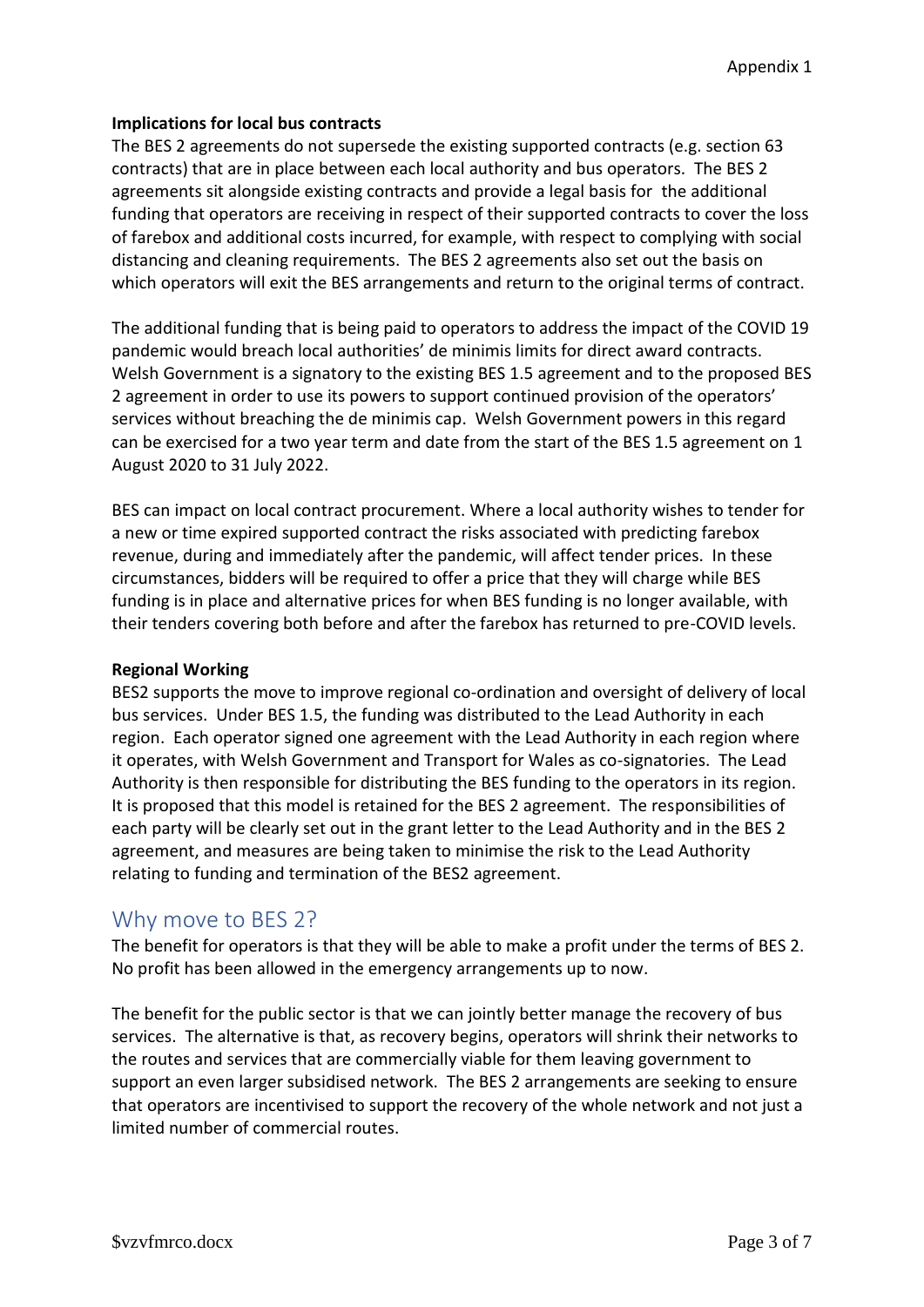The public sector is taking farebox risk under BES 2 and, as farebox levels rise, this revenue will augment the funding available to work with operators to support the recovery of services. This will benefit us all in the long term by building passenger confidence in a reliable and comprehensive public transport network.

Although recovery from the impact of the COVID 19 on patronage is likely to be slow, we do not expect operators to stay within the BES 2 arrangements forever. As passenger confidence returns and farebox recovers, we expect operators to exit the BES 2 arrangements and work with us under partnership agreements. The partnership agreements will be based on agreed core set of principles and behaviours that will be developed with operators as part of the BES 2 arrangements.

## <span id="page-3-0"></span>What results are we trying to achieve with BES 2?

BES 2 provides a mechanism for managing the recovery and reshaping of bus services to respond to the impact of the COVID 19 pandemic. Specifically:

- Address areas of high demand where social distancing has reduced available capacity
- Ensure that communities are not cut off due to low fare box revenues.
- Offer new options for meeting demand such as demand responsive transport which may be more cost effective as patterns of travel change.
- Offer better value for money for passengers by working with operators to rationalise their fare structures and develop multi operator ticketing, to the extent permitted by competition law.
- Build a better working relationship with operators to develop a robust and viable network of services for the future.
- Gain a better understanding of the costs of delivering bus services in Wales to inform future policy and funding decisions
- Reduce pollution by introducing measures to attract people out of their cars and onto public transport and by working with the industry to upgrade their fleet.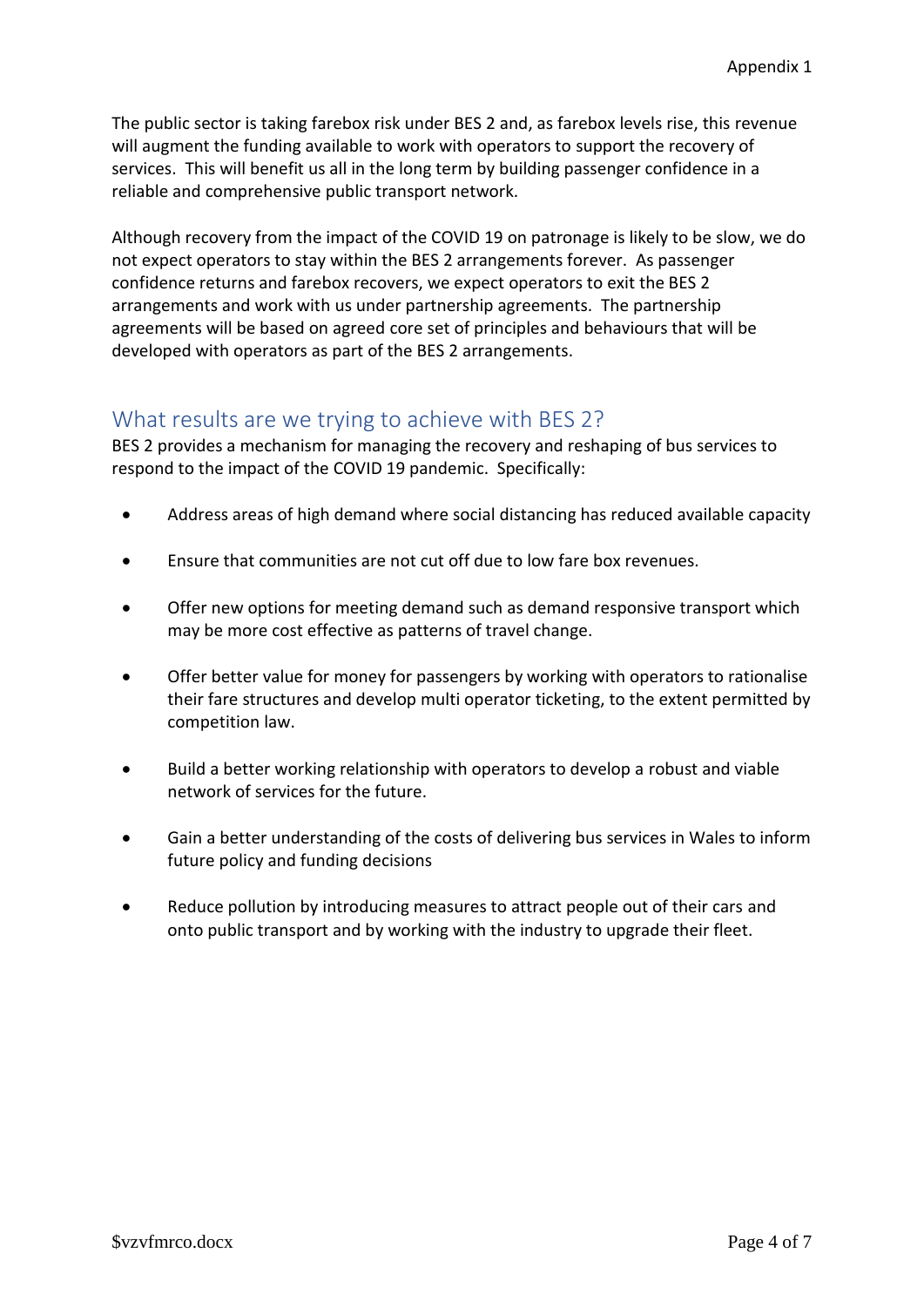## <span id="page-4-0"></span>What does BES 2 mean for operators?

Where an operator signs up to the BES arrangements (whether BES 1, 1.5 or BES 2), all the services that the operator runs – whether they are supported or formerly commercial – are included in the contract.

Each operator is expected to continue to operate routes that are largely similar to those which they operated pre-COVID, amended as necessary to respond to the crisis. This helps to maintain stability in the short term and provides a framework for decision making e.g. if an operator chooses not to run services that they used to run before COVID a decision can be made to let a tender for those services if they are still required.

Funding for the regional BES contracts will be a mix of existing sources and additional funding from Welsh Government, with operators being funded to cover all their allowable costs across all their services less their earnings from the fare box, concessionary fares, BSSG and YPT.

## <span id="page-4-1"></span>What risks exist with the proposed approach?

Operators choose not to sign the BES 2 agreements and instead shrink their networks to the minimum required and/or reduce the quality of their services to make a commercial return. *Mitigation – working with operators to address their concerns and ensure that all parties see this as a beneficial arrangement.* 

The BES 2 arrangements breach competition, state aid or procurement law and are rendered invalid. *Mitigation – working with lawyers to ensure that the terms are compliant with the law.*

Operators challenge the local authority's ability to let new contracts on routes where the operator has registered a commercial service. *Mitigation – the standards that will be specified as part of BES2 provide an objective way to defend the local authority's right to let a supported contract where the service offered by the operator does not meet the specified standard. Legal advice and guidance will be provided to local authorities to support this statement.* 

Additional funding from Welsh Government beyond the end of March 2021 is yet to be confirmed. *Mitigation – WG have committed additional funding from September 2020 to support local bus services and officials are working to secure further funding to support these key services beyond the 2020/21 budget horizon.* 

Funding operators in this way is not cost effective and/or operators are not incentivised to be efficient. *Mitigation – use the data from operators to assess the cost effectiveness of the spend and shape contract terms to incentivise efficiency.*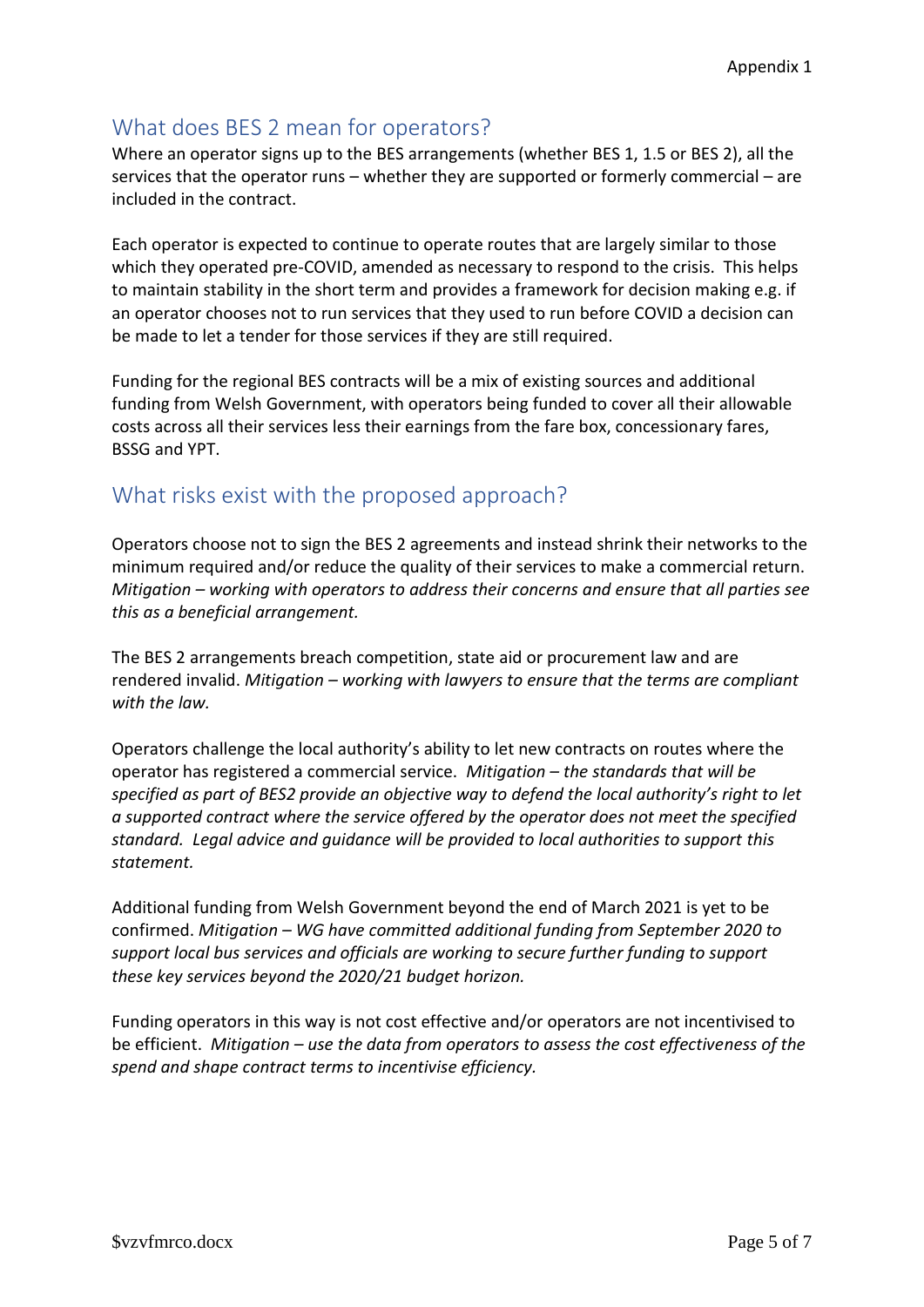<span id="page-5-0"></span>

| <b>Activity</b>                       | <b>BES 1.5</b>                                                                                                                                             | <b>BES 2</b>                                                                                                                                                                    | <b>Beyond BES 2 - Partnership</b>                                                                                                                                                     |
|---------------------------------------|------------------------------------------------------------------------------------------------------------------------------------------------------------|---------------------------------------------------------------------------------------------------------------------------------------------------------------------------------|---------------------------------------------------------------------------------------------------------------------------------------------------------------------------------------|
| <b>Services</b>                       |                                                                                                                                                            |                                                                                                                                                                                 |                                                                                                                                                                                       |
| Routes and<br>frequencies<br>operated | Operators offer routes of their choice together<br>with ramp up services agreed with the Lead<br>Authority following discussion with local<br>authorities. | All services (supported and<br>formerly commercial) to be<br>formally specified by the Lead<br>Authority, working with and on<br>behalf their constituent local<br>authorities. | Services to return to either being<br>commercially run by operators or<br>under supported contracts<br>subject to the Reference<br>Network commitments below.                         |
| Reference Network                     | Not defined.                                                                                                                                               | Parties to develop a target<br>Reference Network, including<br>routes and service frequencies,<br>that reflects long term local,<br>regional and national ambitions.            | All parties to work together to<br>deliver target Reference Network<br>where financially viable<br>Government to use target<br>Reference Network to prioritise<br>capital investment. |
| Data provision                        | Operators providing financial and operational<br>data to support passengers, payment and<br>delivery                                                       | No change                                                                                                                                                                       | No change to operational data<br>requirements. Reduced financial<br>data requirements for<br>commercial services.                                                                     |
| <b>Finance</b>                        |                                                                                                                                                            |                                                                                                                                                                                 |                                                                                                                                                                                       |
| Funding principles                    | Additional BES funding (over and above historic<br>BSSG, MCF and YPT) was distributed to each<br>Lead Authority as a WG grant.                             | Any additional BES funding (over<br>and above historic BSSG, MCF<br>and YPT) to be distributed to<br>each Lead Authority as a WG<br>grant.                                      | No additional BES funding.<br>Funding will be required to<br>support investment, e.g. in<br>infrastructure, to meet<br>partnership obligations.                                       |
| Payments and<br>Reconciliation        | BES funding supports the cost of all services -<br>both formerly commercial and tendered - less<br>farebox and other revenue.<br>0% margin.                | One change from BES 1.5 - 2%<br>margin offered. Subject to<br>ongoing review.                                                                                                   | Operators earn margin from<br>commercial services and through<br>tendered services.                                                                                                   |

# What changes from BES 1.5 to BES 2 and Beyond?